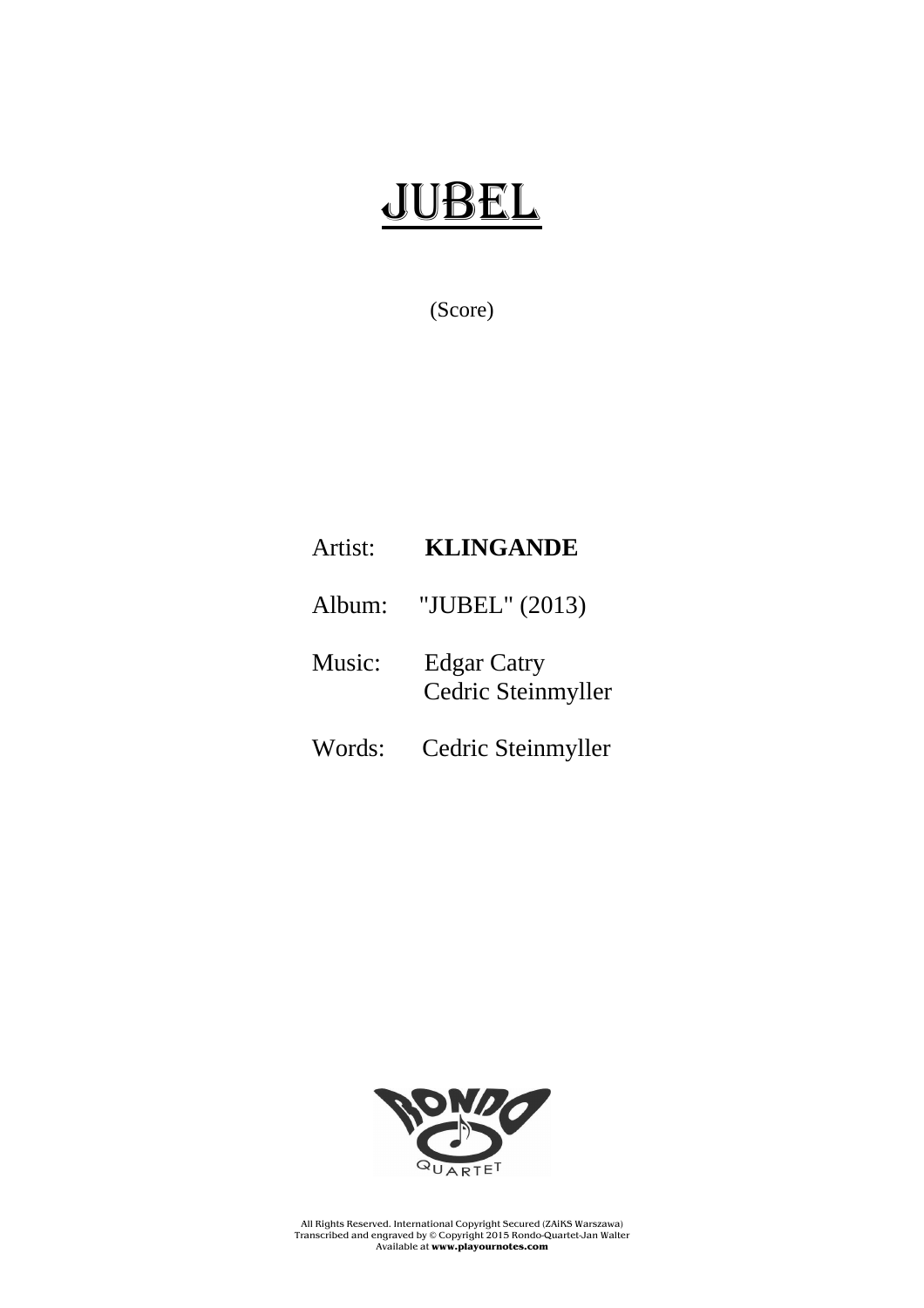1

**SCORE** 

## JUBEL

from "JUBEL" (2013)

Music by Edgar Catry, Cedric Steinmyller Words by Cedric Steinmyller **KLINGANDE**